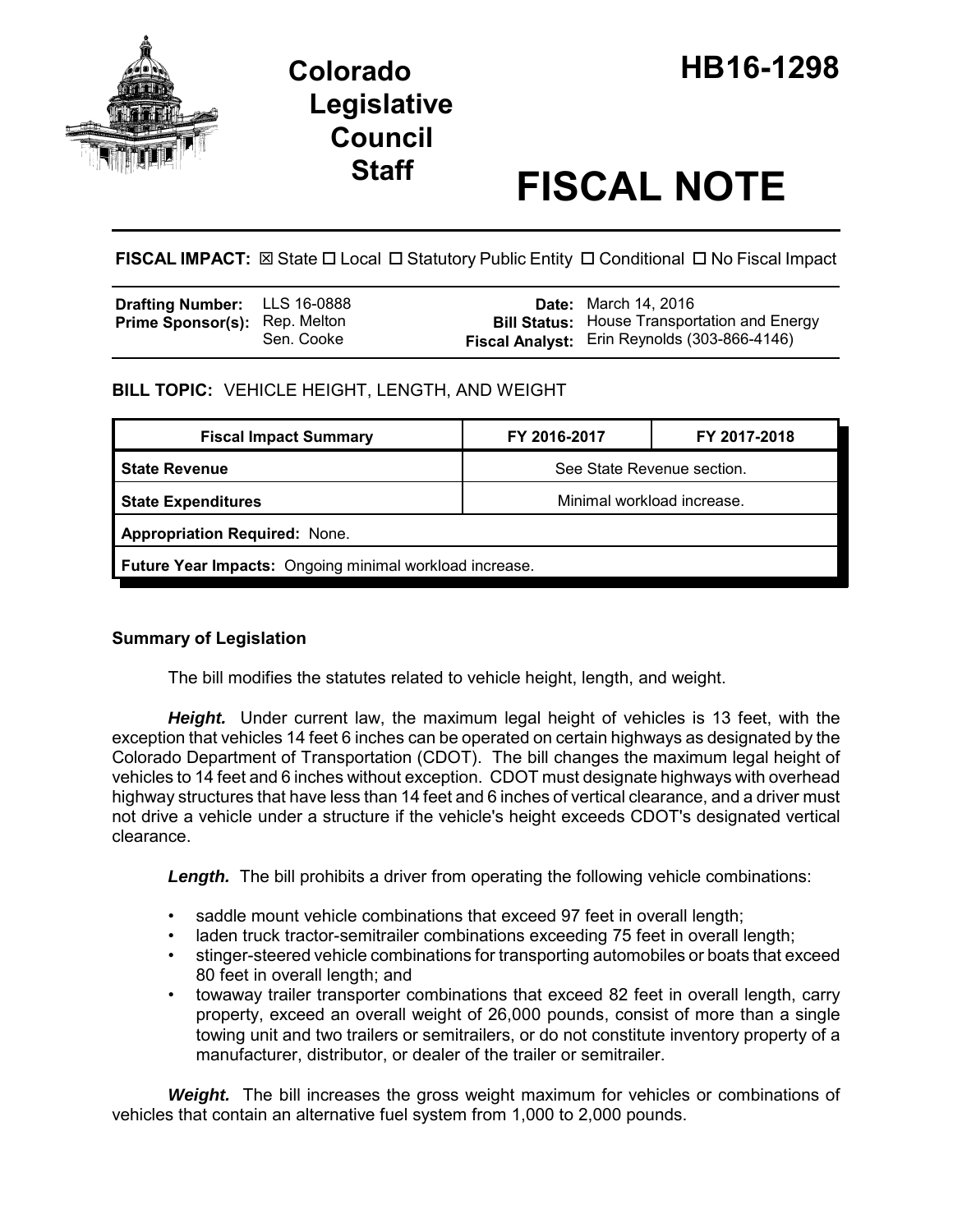March 14, 2016

#### **Background**

*FAST Act.* The federal Fixing America's Surface Transportation (FAST) Act was signed into law on December 4, 2015. The FAST Act created new standards related to vehicle height, length, and weight. House Bill 16-1298 seeks to bring Colorado into compliance with the new federal regulations.

*Vehicle size regulation—Department of Transportation.* CDOT is responsible for regulating the movement of oversize and overweight vehicles on the state's highways and interstates and accomplishes this by issuing permits and providing route guidelines for commercial vehicles that exceed the normal size and weight limits allowed by law. CDOT currently maintains a detailed map of all state highway structures with less than 14 feet and 6 inches of vertical clearance on its website.

*Vehicle weight applications—Department of Revenue.* A vehicle's empty weight is captured during the titling process with the Department of Revenue (DOR). The Colorado State Title and Registration and GenTax systems rely on vehicle weight to:

- determine the vehicle's base registration fees;
- determine whether the vehicle must participate in the Federal Heavy Vehicle Use Tax program; and
- capture the operating gross vehicle weight high limit to print on the registration card that is then used by Port of Entry and law enforcement.

Depending on the vehicle's tax class, the DOR also determines in which gross vehicle weight registration type the vehicle owner will participate (i.e. private carrier or commercial carrier), or, for tax class A vehicles, reports the weight to the International Registration Plan (IRP). The IRP is an agreement between the U.S. and Canada for payment of commercial motor carrier registration fees.

*Ports of Entry—Department of Public Safety.* The Colorado State Patrol within the Department of Public Safety (DPS) runs the state's ten Port of Entry locations, which regulate commercial vehicles on major highways. Port of Entry weigh stations determine if commercial vehicles have violated weight limits and issue the bulk of the citations related to weight limit violations.

#### **State Revenue**

CDOT will no longer be eligible for 10 percent of its annual federal highway funding, roughly \$54.0 million per year, if HB 16-1298 is not passed by the General Assembly to bring the state into compliance with new federal FAST Act regulations.

## **State Expenditures**

The bill will increase workload in CDOT, DOR, and DPS. These workload increases are minimal and can be accomplished within existing appropriations.